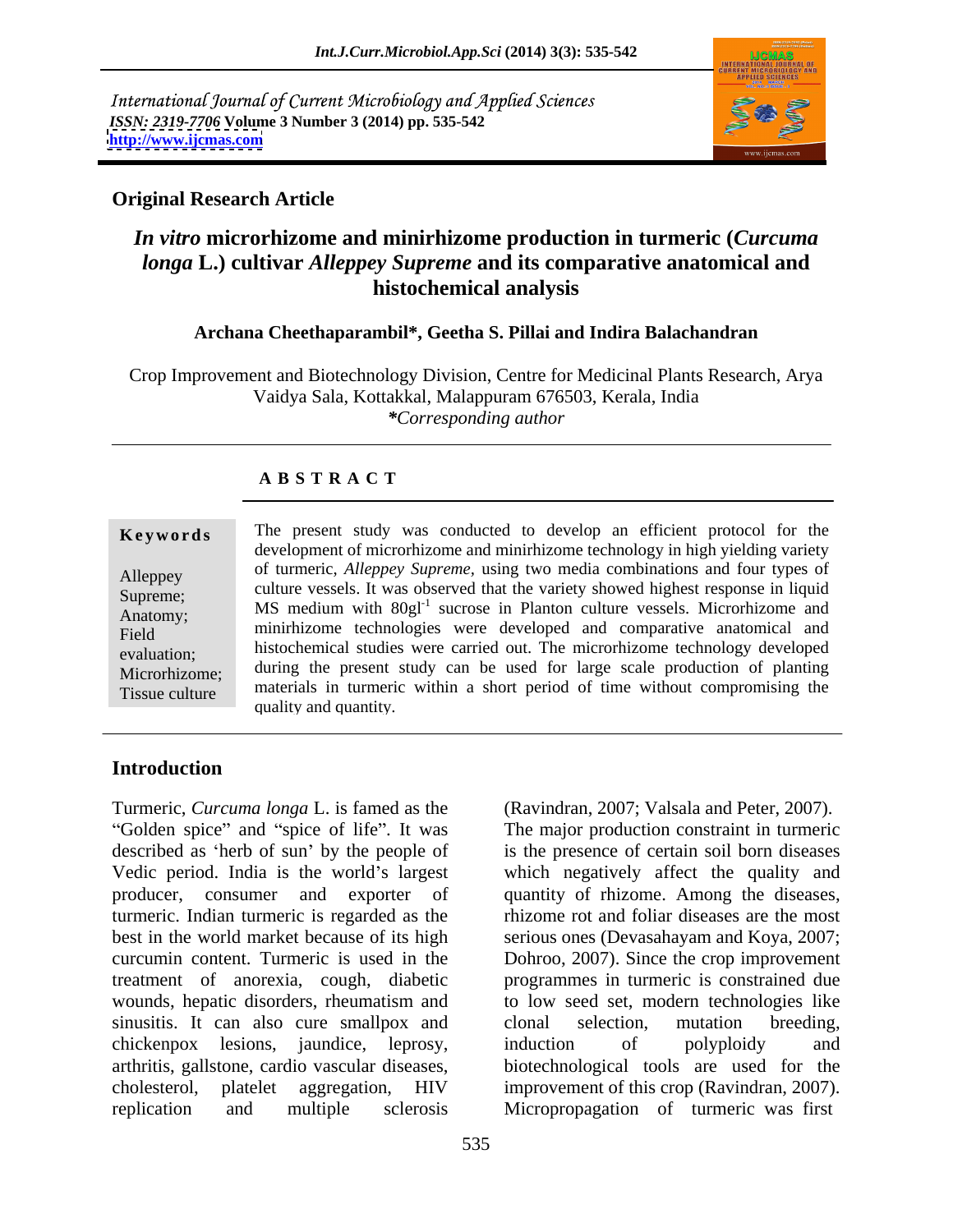reported by Nadgauda *et al*. (1978) and there are reports on the production of plants through micropropagation (Babu *et al*., 1997; Prathanturarug *et al.*, 2003; Rahman *et al.,* 2004).

seasonal variations, is an ideal method both for the production of pathogen free planting material and for the conservation and earlier in turmeric (Rajan, 1997; Babu e*t al.,* Babu e*t al.,* 2003; Babu e*t al.,* 2007)*.* Field evaluation of microrhizome derived plants of turmeric was also conducted by Babu *et al.* (2003).

The objective of the present study was to (*Alleppey Supreme)* using various media

This work was carried out in the Crop Improvement and Biotechnology Division, Centre for Medicinal Plants Research, Arya Vaidya Sala, Kottakkal, Kerala, India.

#### **Microrhizome induction**

Microrhizome induction potential was yield attribute studied using two media combinations such as solid and liquid ½MS (Murashige and Skoog, 1962) media containing  $80gl^{-1}$ sucrose with four types of culture vessels out, cleaned and planted in the nursery.<br>(300ml and 350ml culture bottles 300ml and After a season of growth, these (300ml and 350ml culture bottles, 300ml planton from Tarsons, Mumbai and 500ml

Erlenmeyer culture flasks from Borosil, Mumbai). All the chemicals used for the present study were purchased from Himedia, Mumbai.

In turmeric propagation by *in vitro* induced cultures maintained at Crop Improvement microrhizomes, produced independent of and Biotechnology Division of Centre for exchange of germplasm. *In vitro* photoperiod of 12 hours at 2500-3000lux microrhizomes induction was reported provided by white fluorescent lamp. 1997; Nayak, 2000; Sunitibala *et al.,* 2001; shoots, length of shoots and microrhizome Shirgurkar *et al.,* 2001; Islam *et al*., 2002; induction at regular intervals for a period of Single shoots isolated from the multiplied Medicinal Plants Research (CMPR) was used as explants. The inoculated cultures were maintained at  $24\pm2\degree C$  with a  ${}^{0}C$  with a Observations were taken on number of three months.

#### **Anatomical and histochemical studies**

develop an efficient protocol for *in vitro* and to compare rhizome microrhizome and minirhizome induction in development. For anatomical studies, thin the high yielding variety of turmeric transverse sections of the microrhizomes, combinations and culture vessels and also were taken, stained with safranine (0.3%), their comparative anatomical and (Himedia, India) and mounted in glycerin histochemical studies. (Merck, India). Thin sections were also **Materials and Methods** solution (Nice Chemicals, Kerala) for 2-3 Anatomical and histochemical studies were conducted to confirm the rhizome formation *in vitro* and to compare rhizome minirhizomes and conventional rhizomes taken and stained with Lugol's iodine minutes and mounted on a glass slide for histochemical localization of starch. The amount of oil cells and starch were observed under trinocular research microscope with microphotographic attachment (Olympus, Japan) and documented the differences.

## **Growth responses in the field and the yield attribute**

After three months of *in vitro* growth microrhizome induced plants were taken out, cleaned and planted in the nursery. After a season of growth, these microrhizomes produced minirhizomes. The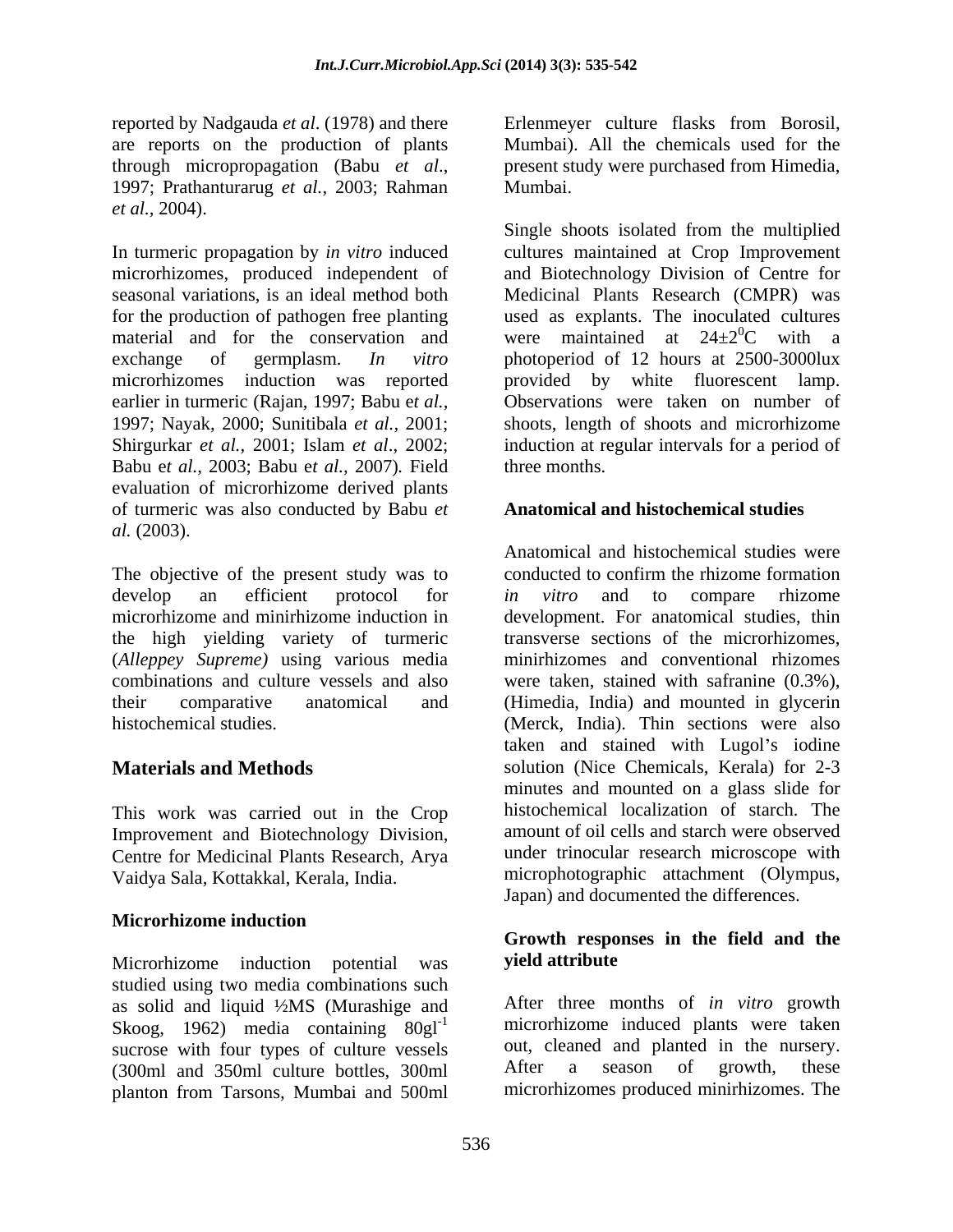rhizome pieces from both conventional rhizomes and minirhizomes (15g) with one or two viable buds were used as seed Erlenmeyer flask or tubes for the culturing rhizomes for field planting. Rhizomes were planted in the field beds (3 X 1m) with a spacing of 25cm. Prior to planting, the pits were lined with cowdung. After planting, organic matter was applied @ 4kg/bed for mulching. After 60 and 120 configured by anatomical and days of planting organic matter was<br>applied  $@$  2kg/bed. After a season (Aprilapplied @ 2kg/bed. After a season (April- December) of growth, the rhizomes were harvested and the data was documented on amount of oil cells. The colour of oil cells

Cultures in all media showed prominent **Growth represent that the contract C**<br>based bulging within one month of growth **attributes** basal bulging within one month of growth as an indication of mocrorhizome induction irrespective of vessels used. In solid medium shoot number ranged from 89% establishment, when conventional 1.0 to 5.55 $\pm$ 0.71 and in liquid medium it<br>was ranged from  $3.67+1.15$  to  $5.5+2.12$  In Number of tillers was higher in was ranged from  $3.67 \pm 1.15$  to  $5.5 \pm 2.12$ . In Number of tillers was higher both the medium cultures grown in conventional rhizomes compared both the medium, cultures grown in conventional rhizomes compared to planton vessel showed higher number of shoots. Length of shoot did not exhibit any prominent difference in any of the media and vessel except for cultures grown in 350ml bottle (B1) in solid medium where maximum shoot length  $(11.6\pm 0.57)$  was observed. In this case the resources available in the medium must have used for elongation of the single shoot instead of forming multiple shoots (Table 1; Fig. 1). Adelberg and Cousins (2006) reported the superiority of liquid medium over the solid medium for increased biomass (Table 4) (Fig. 2). production in turmeric. But Salvi *et al.*<br>(2002) and Prathanturary *et al.* (2005) Jilani *et al.* (2012) reported field (2002) and Prathanturarug *et al.* (2005) preferred solid medium for better response performance of turmeric cultivars and in in turmeric Kavanagh *et al*. (1991) reported effect of culture vessels in plant growth, development and acclimatization in grapevine and they found that liquid for cultivating in<br>culture in large vessels vielded bigher of Pakistan. culture in large vessels yielded higher

number of taller shoots. Islam *et al*. (2005) reported magenta vessel GA-7 better than of mint.

### **Anatomical and histochemical studies**

various yield attributes. ranged between light yellow to dark **Results and Discussion** throughout the cells (Table 2; Fig. 2). Microrhizome induction was further configured by anatomical and histochemical studies. Transverse sections of microrhizomes, minirhizomes and conventional rhizomes indicated high orange. Starch content was high

### **Growth response in the field and yield attributes**

On field planting minirhizomes showed 89% establishment, when conventional rhizome showed 100% establishment. Number of tillers was higher in conventional rhizomes compared to minirhizomes where as length of shoots was higher in minirhizomes. In case of conventional rhizomes the percentage of germination was 100% (Table 3).

Yield was nearly three times higher in minirhizome seed material (526.67±9.5) compared to the conventional seed rhizome (183.0±8.30). Conventional seed rhizome produced lengthier (8.28±1.22cm) and thicker primary fingers  $(4.0\pm0.38cm)$ and secondary fingers (1.95±0.13cm) (Table 4) (Fig. 2).

Jilani *et al*. (2012) reported field performance of turmeric cultivars and in the basis of better response in plant height, number of leaves, leaf width, and leaf length, they recommended variety Krishna for cultivating in Dera Ismail Khan Region Manhas and Gill  $(2010)$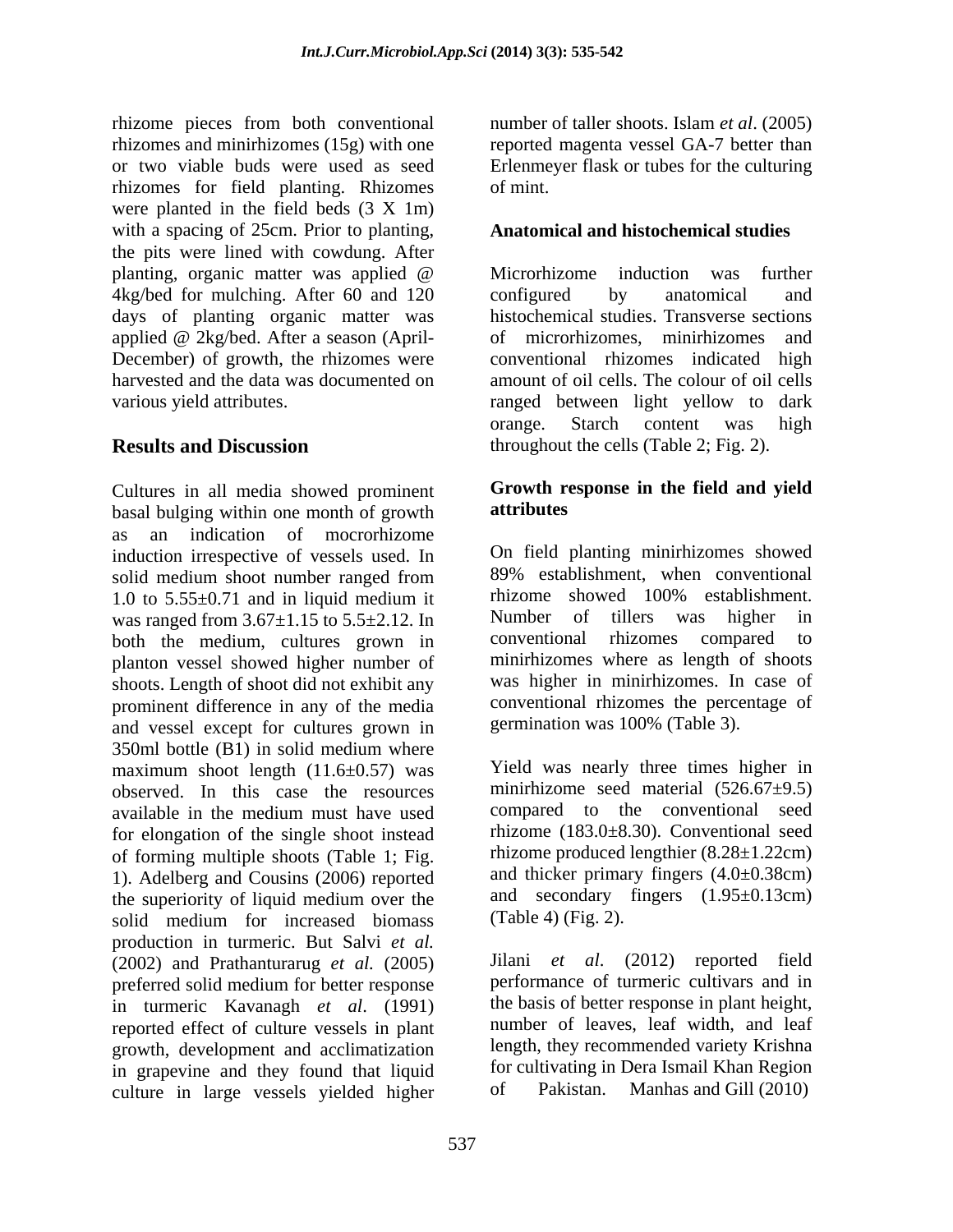

**Figure.1** Microrhizome induction and minirhizome production in turmeric

A-Cultures grown in 1/2 strength MS medium supplemented with  $80gl^{-1}$  sucrose and  $8gl^{-1}$  agar; Bagar; B- Cultures grown in  $\frac{1}{2}$  strength MS medium supplemented with  $80gI^{-1}$  sucrose; C- Planting units; D- Minirhizome harvested from greenhouse; E- Minirhizomes harvested from field bed; F- Conventional rhizome harvested from field.

**Figure.2** Anatomical and histochemical comparison of rhizomes of turmeric



Section of conventional rhizomes showing A- oil cells and B-starch granules, Section of minirhizomes showing C- oil cells and D-starch granules and sections of microrhizomes showing E- oil cells and F- starch granules.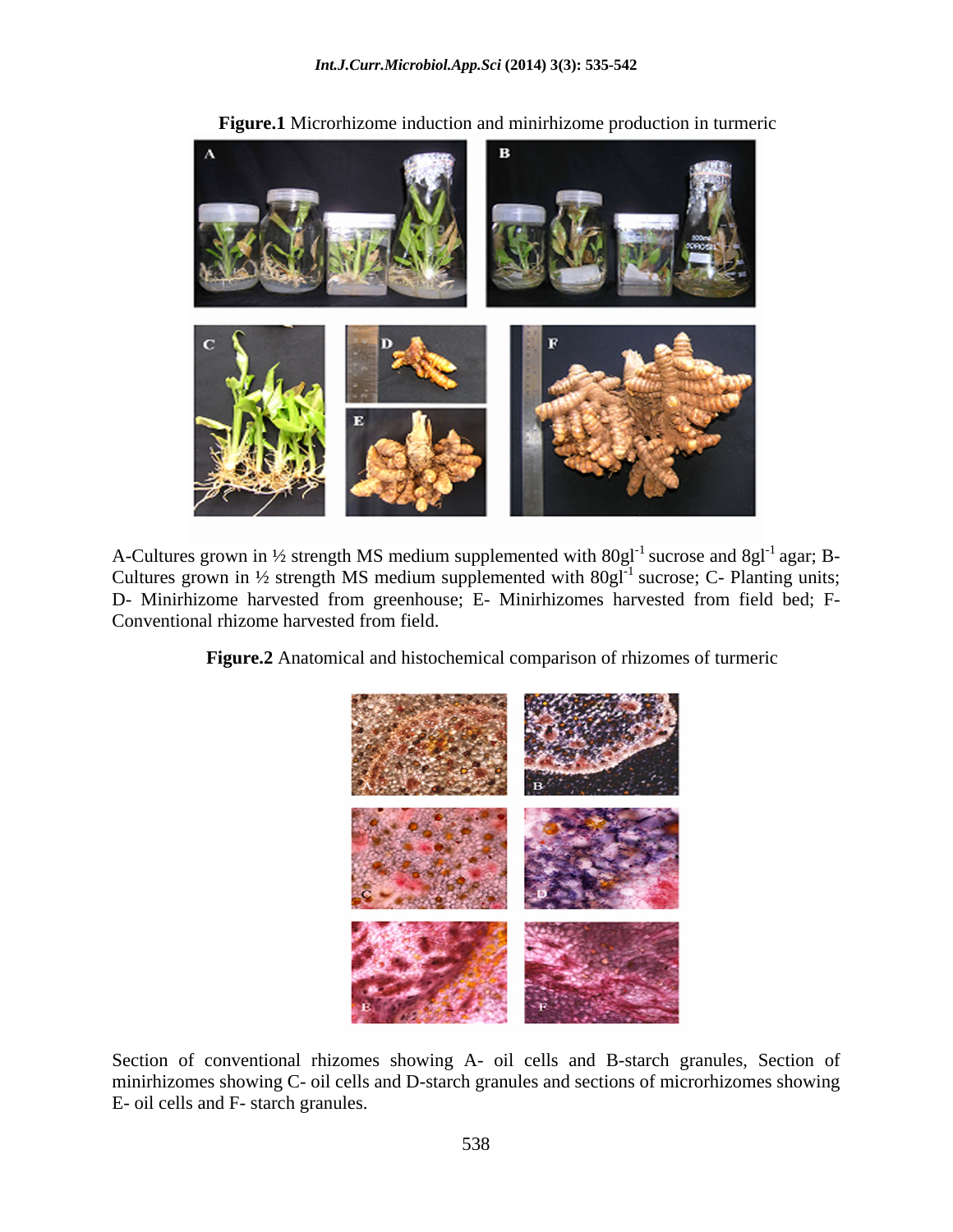| $\frac{1}{2}MS + 80gI^{-1}$ sucrose | <b>Vessel</b>       | Number of shoots | <b>Length of shoots (cm)</b> |
|-------------------------------------|---------------------|------------------|------------------------------|
| Solid medium                        | B1                  | $1.0 + 0$        | $11.6 \pm 0.57$              |
|                                     | B2                  | $3.5 \pm 2.12$   | $7.4 \pm 1.56$               |
|                                     | PL                  | $5.5 \pm 0.71$   | $6.73 \pm 1.59$              |
|                                     | <b>CF</b>           | $4.67 \pm 0.58$  | $8.86 \pm 1.16$              |
| Liquid medium                       | B1                  | $4.33 \pm 0.58$  | $8.05 \pm 1.13$              |
|                                     | B2                  | $4.5 \pm 0.71$   | $7.22 \pm 0.45$              |
|                                     | PL                  | $5.5 \pm 2.12$   | $8.31 \pm 0.08$              |
|                                     | $\overline{C}$<br>◡ | $3.67 \pm 1.15$  | $7.61 \pm 0.42$              |

**Table.1** Culture responses of turmeric cv. *Alleppey Supreme* after 3 months of *in vitro* growth

B1-350ml bottle; B2-300ml bottle; PL-300ml Planton; CF-500ml Erlenmeyer flask

**Table.2** Oil and starch content in conventional rhizomes, microrhizomes and minirhizomes

| <b>Material/Sample</b> | <b>Number of oil cells</b> |                  | <b>Amount of starch</b>       |                                                    |
|------------------------|----------------------------|------------------|-------------------------------|----------------------------------------------------|
|                        | Medulla                    | Cortex           | Medulla Cortex                |                                                    |
| Conventional rhizomes  | $864.5 \pm 7.8$            | $1520.2 \pm 3.1$ | $\overline{\phantom{a}}$ High | $-1$<br>H <sub>1</sub> gh                          |
| Microrhizomes          | $259 \pm 12.8$             | $616 \pm 19.9$   | <sup>High</sup>               | $\mathbf{r}$ and $\mathbf{r}$<br>H <sub>1</sub> gh |
| Minirhizomes           | $980.5 \pm 10.8$           | $1820.2 \pm 2.7$ | <sup>High</sup>               | $   -$<br>H <sub>1</sub> gh                        |

**Table.3** Growth response of cultivars in the field beds

| <b>Material</b>   |             |                 | $\frac{1}{2}$ % of Germination   Number of shoots   Length of shoots (cm) |
|-------------------|-------------|-----------------|---------------------------------------------------------------------------|
| Conventional 100% |             | $2.41 \pm 1.46$ | $38.62 \pm 10.66$                                                         |
| rhizomes          |             |                 |                                                                           |
| Minirhizomes      | $\sqrt{20}$ | $1.0 + 0$       | $47.0 \pm 5.5$                                                            |

**Table.4** Characters of rhizomes produced from conventional and minirhizomes grown in the field beds after harvesting

|           | <b>Material</b>        | <b>Conventional rhizomes</b> | <b>Minirhizomes</b> |
|-----------|------------------------|------------------------------|---------------------|
|           | Weight/clump (g)       | $183.0 \pm 8.30$             | $526.67 \pm 9.50$   |
|           | N <sub>o</sub>         | $1.00 \pm 0.00$              | $01.00 \pm 0.00$    |
| PF        | Length $(cm)$          | $9.27 \pm 2.19$              | $08.28 \pm 1.22$    |
|           | No. of nodes           | $14.0 \pm 2.00$              | $11.00 \pm 1.25$    |
|           | Internodal length (cm) | $0.59 \pm 0.05$              | $00.63 \pm 0.11$    |
|           | Thickness (cm)         | $3.73 \pm 0.25$              | $04.00 \pm 0.38$    |
|           | N <sub>o</sub>         | $10.33 \pm 2.08$             | $06.30 \pm 1.42$    |
|           | Length (cm)            | $6.97 \pm 1.70$              | $06.08 \pm 1.02$    |
| <b>SF</b> | No. of nodes           | $9.70 \pm 2.45$              | $07.22 \pm 1.01$    |
|           | Internodal length (cm) | $0.77 \pm 0.13$              | $00.76{\pm}0.09$    |
|           | Thickness (cm)         | $1.95 \pm 0.13$              | $01.87 \pm 0.33$    |
| TF        | No                     | $5.63 \pm 0.99$              | $14.20 \pm 4.94$    |

PF- Primary finger; SF- Secondary finger; TF- tertiary finger; No- Number,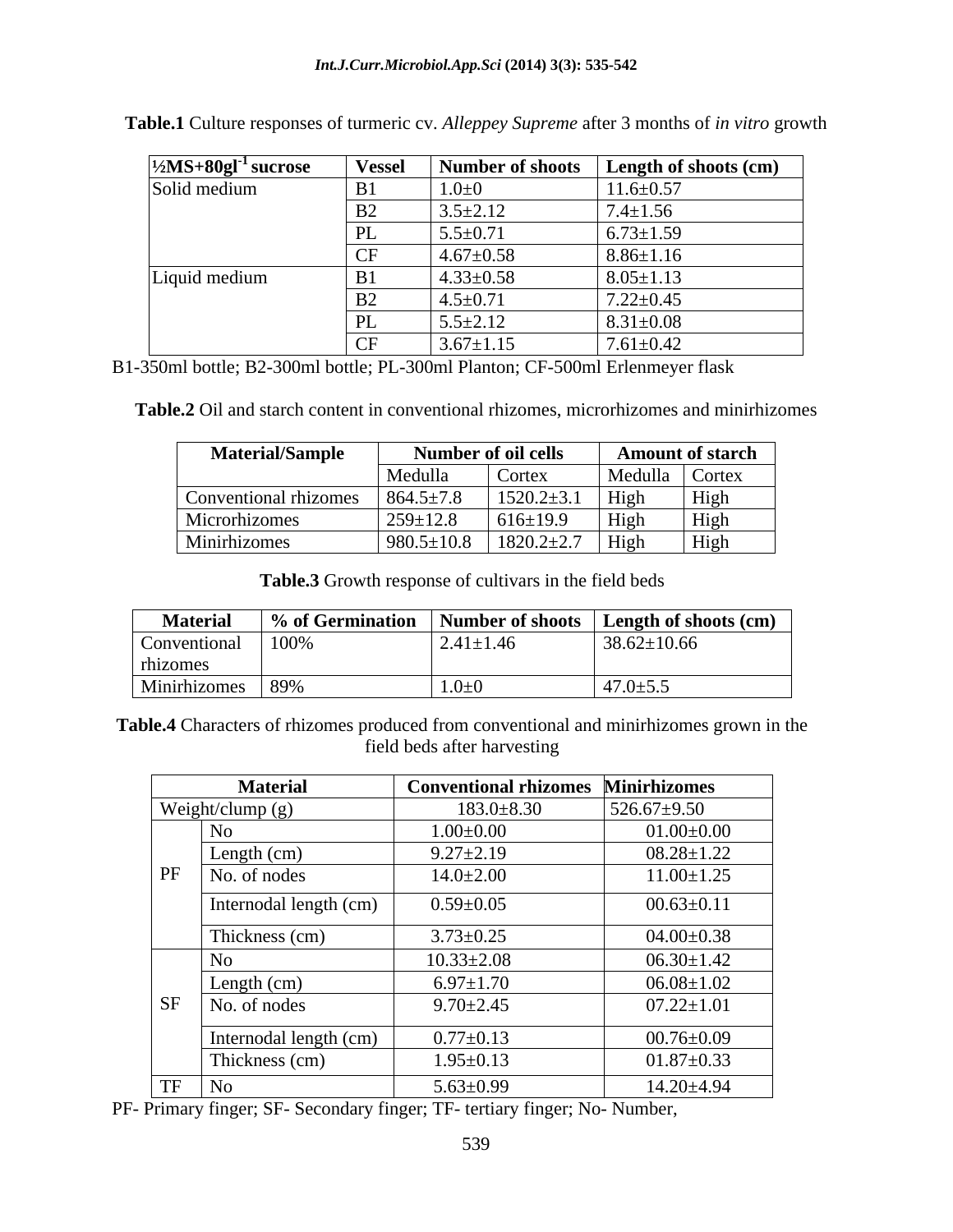reported the effect of different planting materials, mulch levels and farmyard in various field of research for the manure on growth, yield and quality of turmeric. From the study they confirmed that the use of mother rhizome resulted in better yield and quality. The increased germplasm. availability of moisture, nutrients and favorable temperature with mulch **Acknowledgement** application (@ 9.38tonnes/ha) have resulted in better yield. Pandey *et al*. Financial support received from (2003) reported the effect of plant height, Department of Biotechnology, Govt. of weight of primary rhizome, weight of India vide grant no. secondary rhizomes and number of BT/PR6890/PBD/16/641/2005 is secondary rhizome per plant had direct positive effect on rhizome yield in grateful to the Management, Arya Vaidya genotypic level. While the length of Sala, Kottakkal and TATA Trust, Mumbai clump, number of tillers per clump, number of secondary rhizomes per plant, weight of mother rhizome per plant and weight of primary rhizome per plant had **References** significant positive association with yield at the phenotypic level. There are many Adelberg, J. and Cousins, M. 2006. Thin reports on the effects of planting materials and mulch type on the yield of turmeric error growth and storage organ (Verma and Sarnaik, 2006; Nwokocha *et al*., 2007; Manhas *et al*., 2010). Hazarika (2006) reported the abnormalities in Babu, K.N., Minoo, D., Geetha, S.P., micropropagated plants in their Sumathi, V. and Praveen, K. 2007. morphology, anatomy and physiology compared to conventional plants. In the present study, there was no abnormalities observed in conventional, microrhizome<br>
Turmeric: The genus Curcuma. induced or minirhizome derived plants. However minirhizomes gave threefold increase in yield over conventional  $\&$  Francis Group, Boca Raton, reported the effect of different photons are high quality wholes and be effect of the produce of growin, yield and quality of the<br>simulation, comparison and isolation of the produce transmission and the<br>metric or comparis

was developed for the microrhizome and Micropropagation of spices and technologies developed can be used for the large scale production of pathogen free  $Babu$ ,  $K.N.,$  Ravindran, P.N. and planting materials in turmeric within a short period of time without compromising

identification, comparison and isolation of different components and for the conservation and exchange germplasm.

## **Acknowledgement**

Financial support received from Department of Biotechnology, Govt. of India vide grant no. BT/PR6890/PBD/16/641/2005 is gratefully acknowledged. Authors are also for providing the facilities for taking up the programme.

# **References**

- film of liquid media for heteromorphic growth and storage organ development: TurmeSric (*Curcuma longa*) as plant. Hort Sci. 41:539-542.
- Biotechnology of Turmeric and realated species. In: Ravindran, P.N., Babu, K.N. and Sivaraman, K. (eds.). Turmeric: The genus Curcuma. Medicinal and Aromatic Plants-Industrial Profiles. CRC Press, Taylor & Francis Group, Boca Raton, London. 107-129.
- rhizomes.<br>
In the present study an efficient protocol<br>
In the present study an efficient protocol<br>
K.V. 1997. Protocols For minirhizome production in turmeric. The aromatic crops. Indian Institute of microrhizome and minirhizome Spices Research. Calicut. Kerala. Babu, K.N., Ravindran, P.N. and Peter, K.V. 1997. Protocols For Micropropagation of spices and India. pp. 35.
	- Babu, K.N., Ravindran, P.N. and Sasikumar, B. 2003. Field evaluation of tissue cultured plants of species and assessment of their genetic stability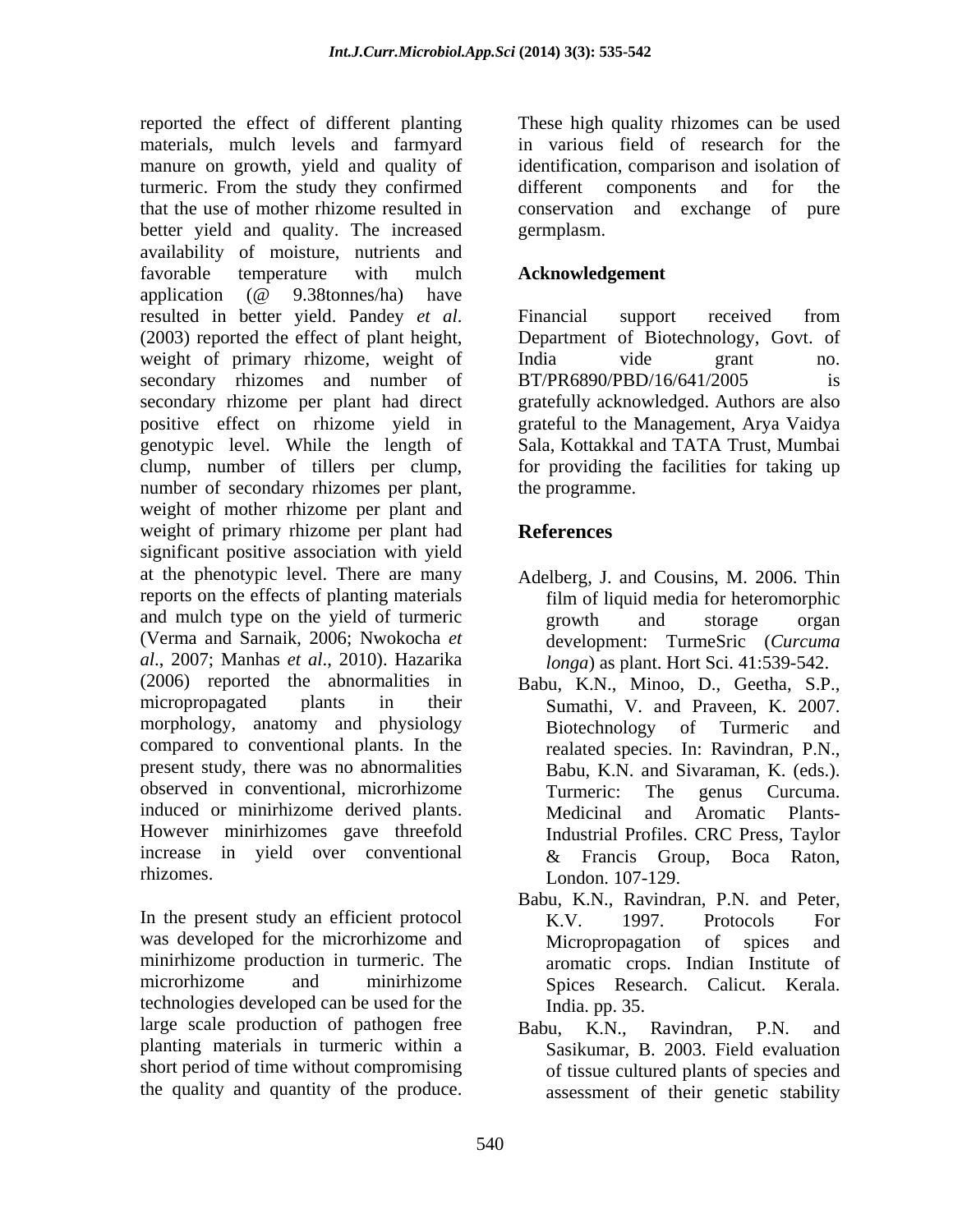using molecular markers. Final report micropropagation *I*. Springer- Verlag submitted to Department of Berlin, Heidelberg. pp. 202-211.

- Devasahayam, S. and Koya, K.M.A. 2007. Sivaraman, K. (Eds.). *Turmeric: The*
- In: Ravindran, P.N., Babu, K.N. and
- Hazarika, B.N. 2006. Morpho-
- Islam, M.A., Kloppstech, K. and Jacobsen, *medicinal plant of tropical Asia. Plant*
- Islam, M.T., Dembele, D.P. and Keller,
- Jilani, M.S., Waseem, K., Rehman, H., J. 2012. Performance of different
- Kavanagh, K., Drew, A.P. and Maynard, and Forestry 17. High- Tech and

- Biotechnology, Government of India. Lincy, A.K.., Remashree, A.B. and pp. 94. Sasikumar, B. 2004. Direct multiple Insect pests of Turmeric. In: ginger (*Zingiber of icinale* Rosc.). Ravindran, P.N., Babu, K.N. and Journal of Applied Horticulture. 6(2): Lincy, A.K.., Remashree, A.B. and shoot induction from aerial stem of 99-101.
- *genus Curcuma*. Medicinal and Manhas, S.S. and Gill, B.S. 2010. Effect Aromatic Plants- Industrial Profiles. of planting materials, mulch levels and CRC Press, Taylor & Francis Group, farmyard manure on growth, yield and Boca Raton, London. pp. 169-193. quality of turmeric (*Curcuma longa*). Dohroo, N.P. 2007. Diseases of Turmeric. farmyard manure on growth, yield and Indian Journal of Agricultural Science. 80(6): 501-6.
	- Sivaraman, K. (Eds.). *Turmeric: The* Manhas, S.S., Gill, B.S. and Sharma, S. *Genus Curcuma*. Medicinal and 2010. Effect of different planting Aromatic Plants- Industrial Profiles. material, planting dates and harvesting CRC Press, Taylor & Francis Group, Boca Raton, London. pp. 155-169. Journal of Agricultural Physics. 10: dates on economy of turmeric crop. 50-52.
	- physiological disorders in *in vitro* Murashige, T. and Skoog, F. 1962. A culture of plants. Scientia revised medium for rapid growth and Horticulturae. 108: 105-120. bio-assays with tobacco tissue cultures. revised medium for rapid growth and Physiol. Plant. 15: 473- 497.
	- H.J. 2002. Efficient procedure for *in vitro* microrhizome induction in Hendre, R.R., and Jagannathan. V. *Curcuma longa* L. (Zingiberaceae)- *A*  1978. Rapid clonal multiplication of *Tissue Cult. 14(2): 123-134*. tissue culture. Ind. J. Exp Bot. 16: 120- R.S., Mascrenhas, turmeric Curuma longa L. Plants by 122.
	- E.R.J. 2005. Influence of explants, Nayak, S. 2000. *In vitro* microrhizome temperature and different culture production in four cultivars of turmeric vessels on *in vitro* culture for (*Curcuma longa* L.) as regulated by germplsm maintenance of four mint defferent factors. Spices and aromatic accessions*.* Plant Cell, Tissue and plants: challenges and opportunities in Organ Culture. 81: 123-130. the new century- Contributory papers Kiran, M., Ghazanfarullah and Ahmad, aromatic plants, Calicut, Kerala, India, Cenennial conference on spices and 20-23 September 2000. pp. 3-9.
	- turmeric cultivars in Dera Ismail Khan. Nwokocha, C.C., Olojede, A.O., Ano, Pak. J. Agri. Sci. 49(1): 47-51. A.O. and Mbagwu, J.S.C. 2007. C. 1991. The effect of the culture vessel on *micropropagation*. In Bajaj, hydraulic conductivity and rhizome Y.P.S. Biotechnology in Agriculture  $\qquad \qquad$  yield of turmeric. African Journal of Mulching an Arenic Hapludult at Umudike: effects on saturated Biotechnology. 6(17): 2004-2008.